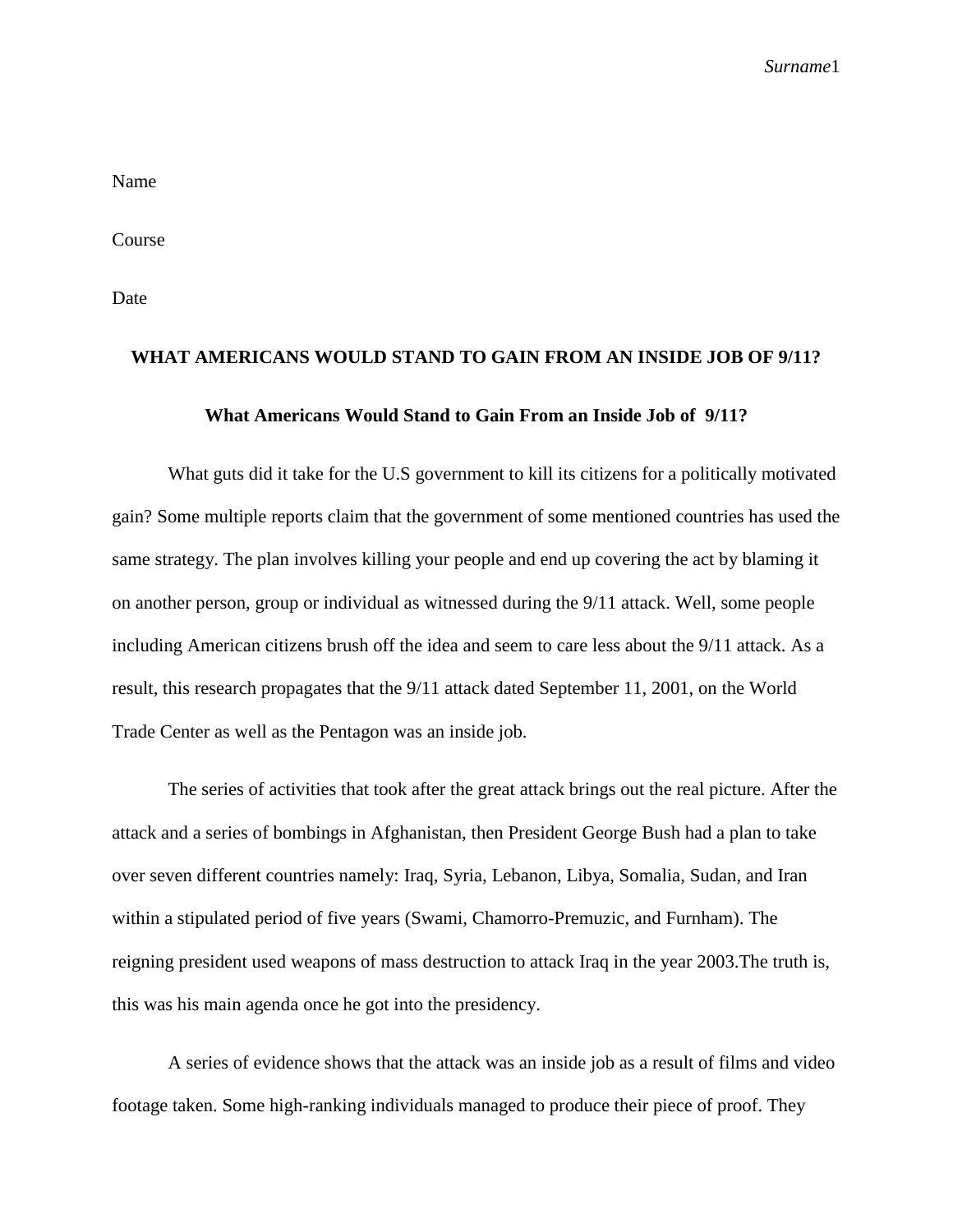*Surname*2

ranged from the then president of the United States to defense ministers, heads of the army intelligence as well as eye witnesses. The evidence is explained below.

## **Explosives Brought Down WTC Buildings**

Richard Gage, one of the patrons of Architects and Engineers, aimed to find out the 9/11 truth changed some individuals from believing the official story related to the attack (Einstein, Albert). A short video with a range of 33 minutes clearly explains and shows how the series of events took place on that fateful day. The video clearly shows that a series of explosions were witnessed at the ground floor before the 47 story building collapsed.

The truth is, the building was not hit by a plane. The building came to its knees by way of free fall. Besides, organizations like the New York police department and media had knowledge that the building was to collapse. The aftermath of the demolition bore all the evidence since a series of explosives used to demolish identified in the scene. Proof of thermite incendiaries was found in the twin towers. The mentioned ammunition is used to destroy steel which is mainly used to build such big structures.

Various reports from media houses such as BBC claim that the building came to its knees fifteen minutes before the actual explosion. Consequently, this shows that the whole turn out of events was strategically pre-planned. The attack was widely blamed on the terrorist group AL-Qaeda believed to be headed by Osama bin Laden. The question lies on the strategy they used to plant explosives in the building which was under surveillance all along. The brother and cousin to the then US president were in charge of security in the building hence brings out evidence that the president was then directly involved.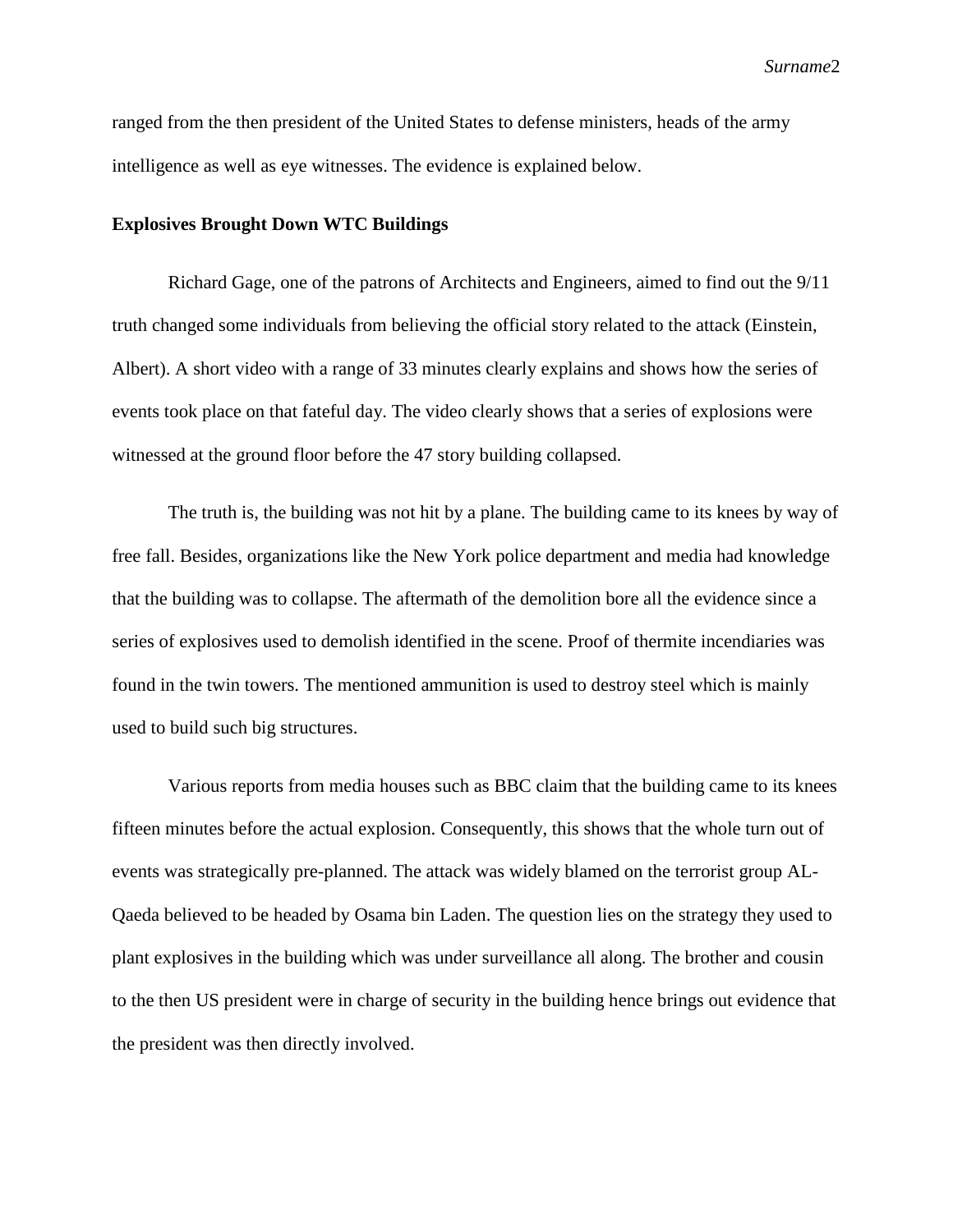*Surname*3

The other evidence is quite substantial and shows that no plane hit the Pentagon. No debris was identified in the aftermath. No tail or wing sections of the claimed plane were identified. Debris small enough to be handpicked was identified. The airplane claimed to be a BOEING 757, 38 meters wide had no remains at all yet it only hit an opening believed to be only 5 meters wide. As a result, this stands to be undeniable proof that a plane hit the Pentagon

In any given case where casualties are involved in the aftermath of an accident, police officers and paramedics are always on toes to aid them to save a life. During the 9/11 attack, the FBI arrived earlier and confiscated video footage from the Pentagon and surrounding buildings believed to have been captured by CCTV cameras. After that, only four videos were released in the year 2006 following a special request. Out of the four free videos, only two showed substantial evidence. The story was absurd in the sense that how a plane traveling at a speed of 800 kilometers per hour made 270 degrees turn.

A myriad of credible evidence has been used to critic the 9/11 attack hence terming it as an inside job. The turnout of events clearly shows that it was pre-planned to help the government achieve various goals. Some experts speculate that it was an inside job to help the United States gain power and control over major oil producing countries. Well, over the years a little by little evidence has been coming to light about the attack. It is the time the high time when people should learn the truth.